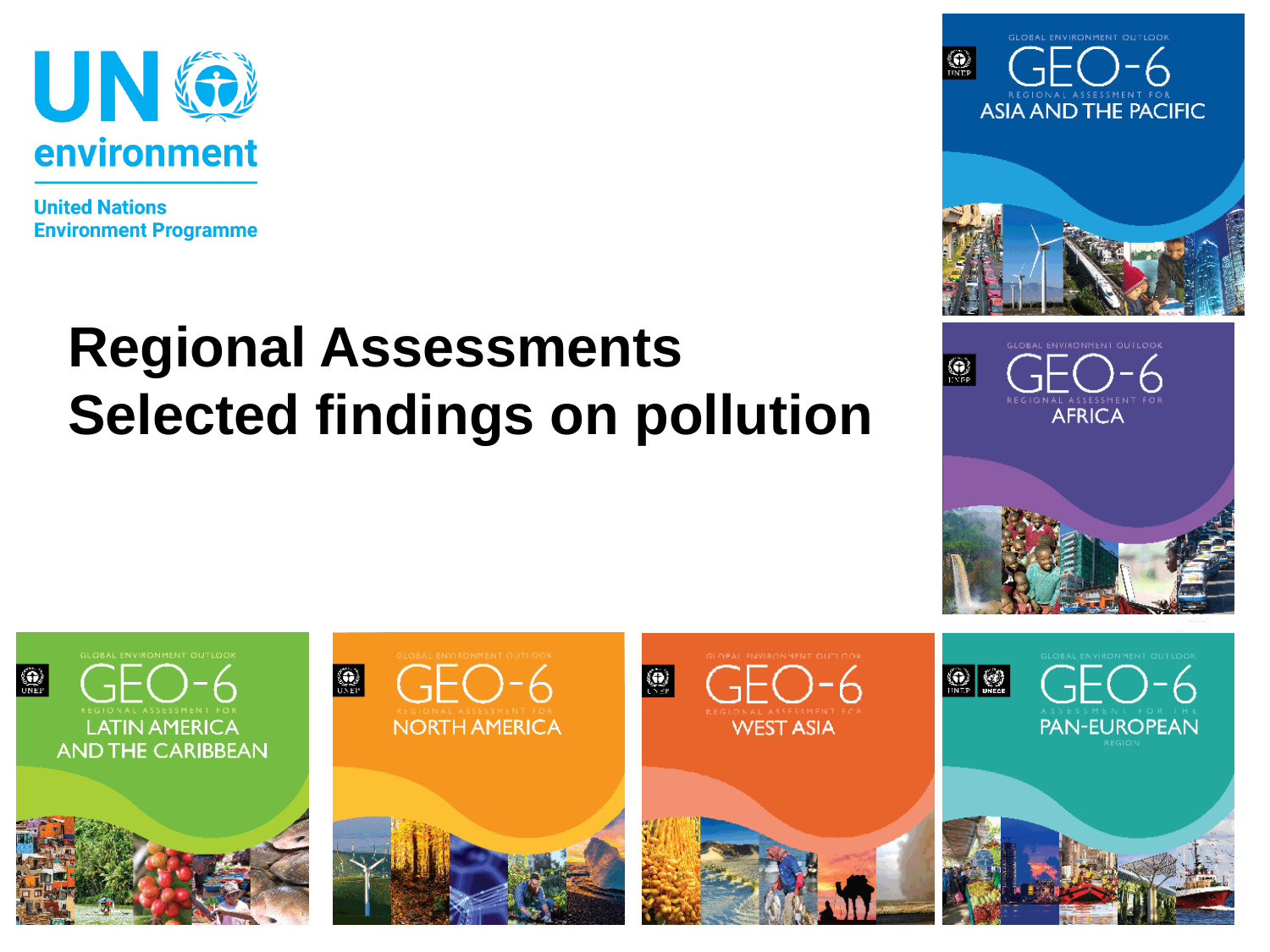



#### **Pollution themes**

- **1. Air pollution**, including sand and dust storms
- **2. Marine pollution**,
- **3. Fresh water pollution**, including nutrients pollution
- **4. Chemicals** including toxic substances and contamination relating to industrial accidents
- **5. Waste** including electronics and radioactive waste, micro plastic in marine environment, food waste and land contamination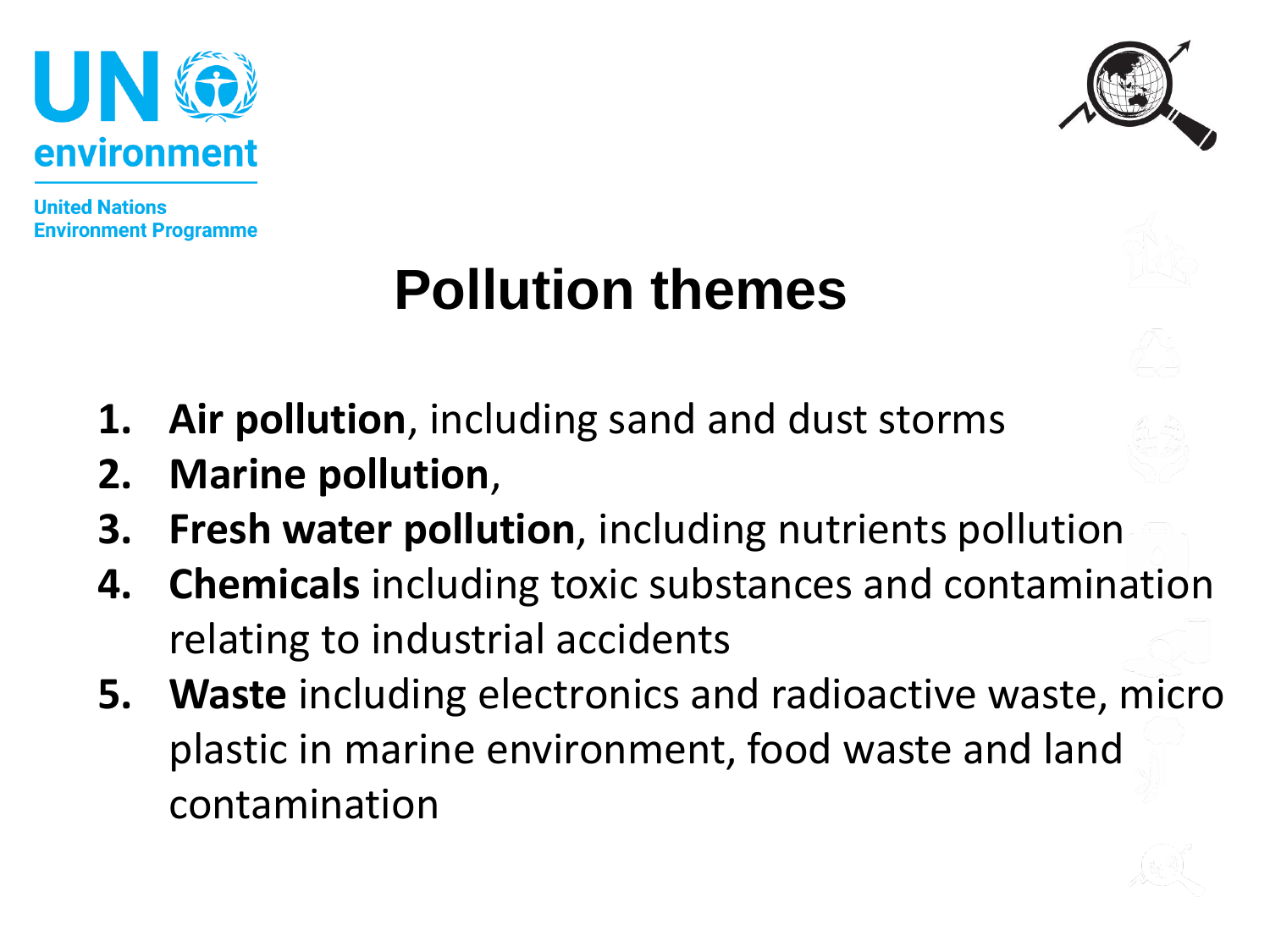



## **Air Pollution:**

- West Asia, Africa: **sand and dust storms**, mineral dust,
- Africa: **indoor air pollution** high, outdoor increasing North America: **air quality improvement** – between 1970 and 2013, 68% **reduction in six air pollutants**
- Asia Pacific: improvement in  $SO<sub>2</sub>$  and  $NO<sub>x</sub>$ , but increasing **particulate matter** and **ozone** levels
- Europe: air pollution is the region's **largest health risk**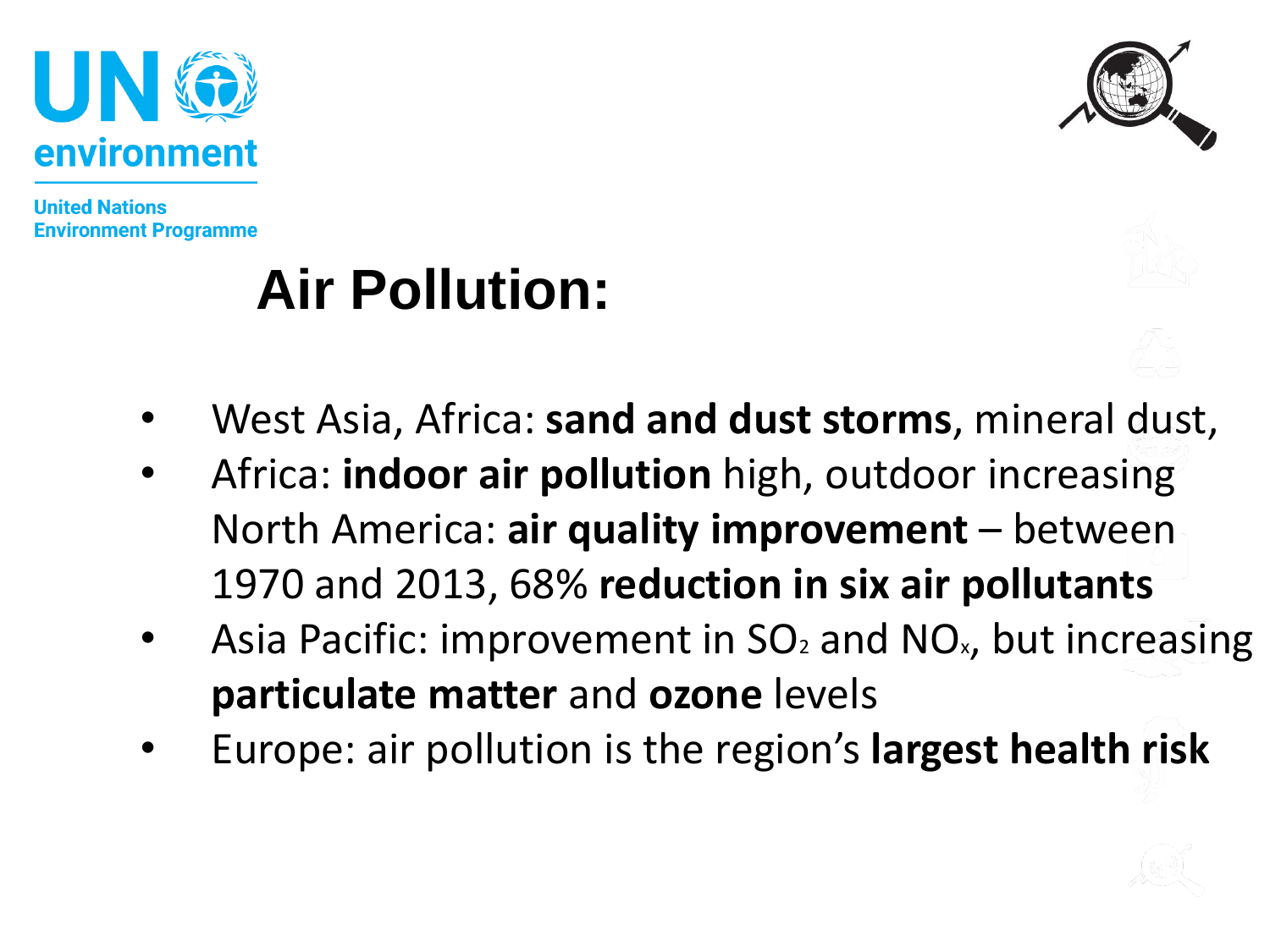



## **Marine Pollution:**

- 1. Africa: **pollution from land-based sources** and coastal activities, especially cities
- 2. Asia Pacific, North America: **marine debris**, particularly plastic, and **nutrient enrichment**
- 3. West Asia: **oil spills**  20% mangroves and 50% of coral reefs affected by spill off the east coast of Saudi Arabia
- 4. Latin America and the Caribbean, Europe: after the Mediterranean, the Caribbean sea is **most-plastic contaminated** sea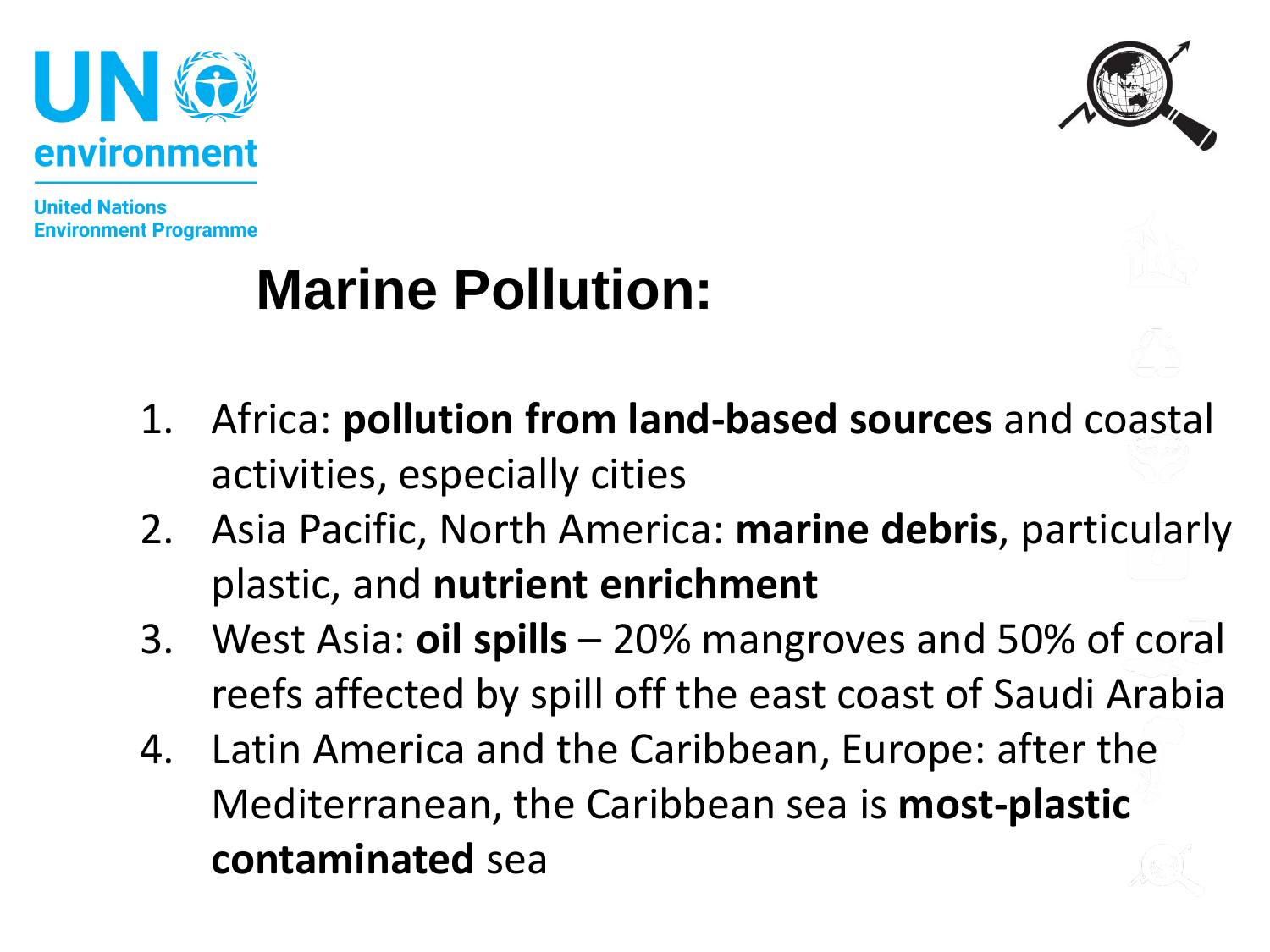



## **Fresh Water Pollution:**

- Africa, Asia Pacific: poor **sanitation**, discharge of **contaminants**, **wetlands destruction**
- West Asia: sea water intrusion, **salanisation**
- Asia Pacific, Europe, North America: **nutrients** in North America 85% from non-point sources
- Latin America and the Caribbean: **waste water** and **nutrients** are by far the major pollutants; in addition, heavy metals, pharmaceuticals and other chemicals
- Europe: **ground water pollution**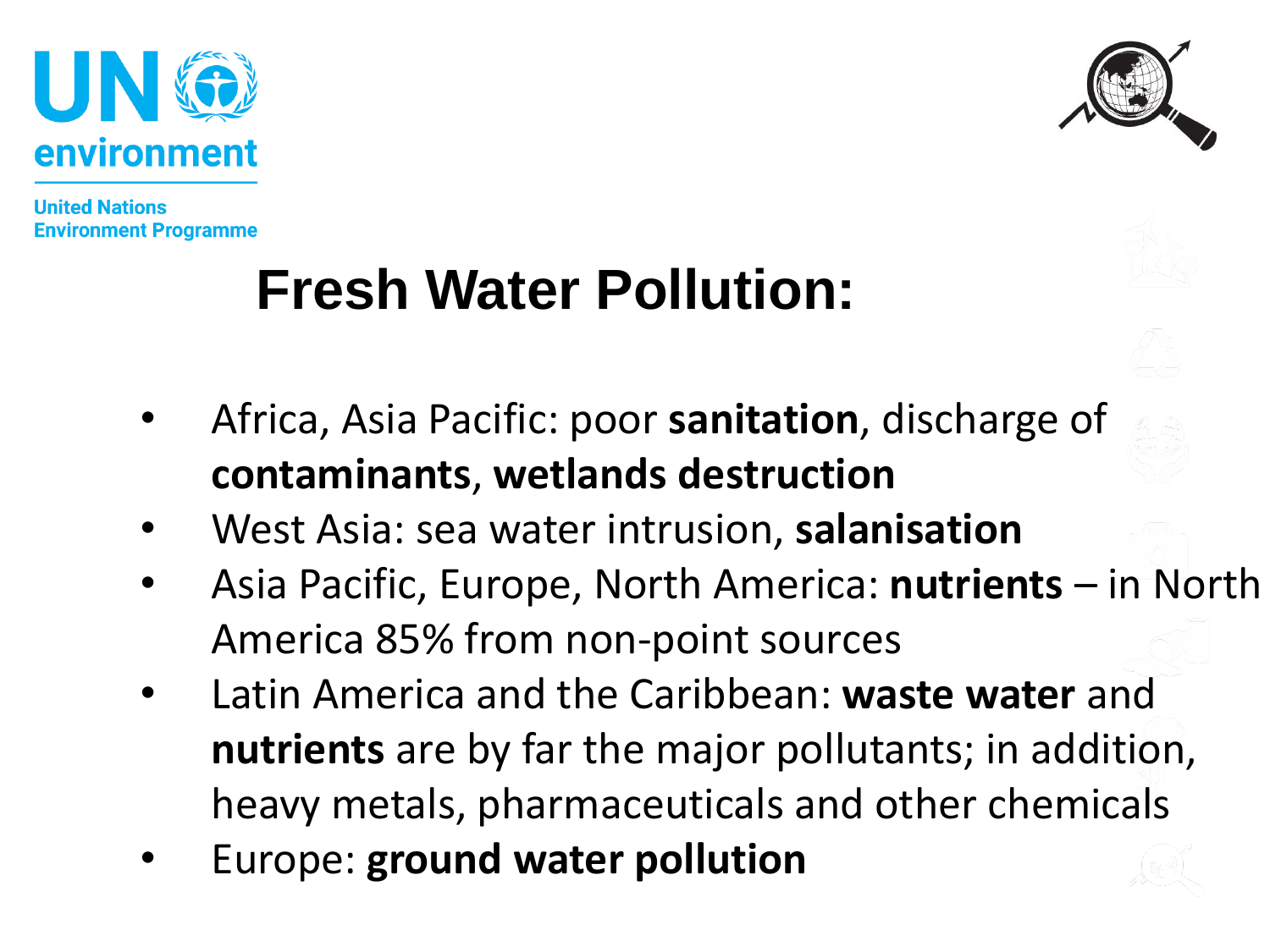

#### **Chemicals:**

- Persistent Organic Pollutants
- Organochlorines, pesticides
- Brominated flame retardants
- Pharmaceuticals
- Endocrine disruptors
- **Microplastics**
- Personal care products
- Nano-materials
- New chemicals

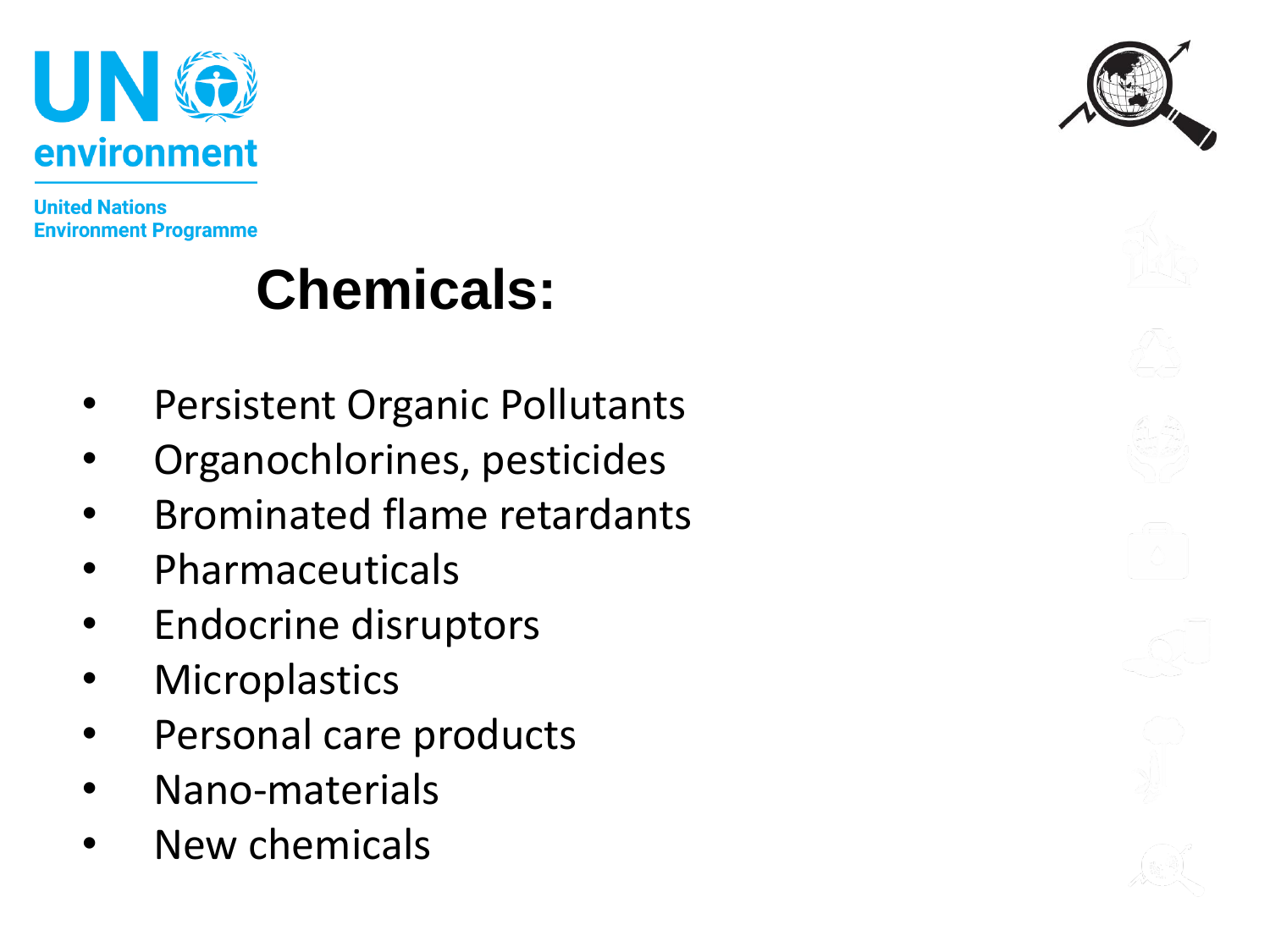



#### **Waste:**

- Africa: poor management **dumpsites**, **hazardous wastes**, **waste burning**
- West Asia, Asia Pacific: **rising waste generation**  870 million tonnes municipal solid waste in 2014, 43% of world total
- Europe, Asia Pacific: new and complex waste streams **food waste, e-waste, disaster waste**